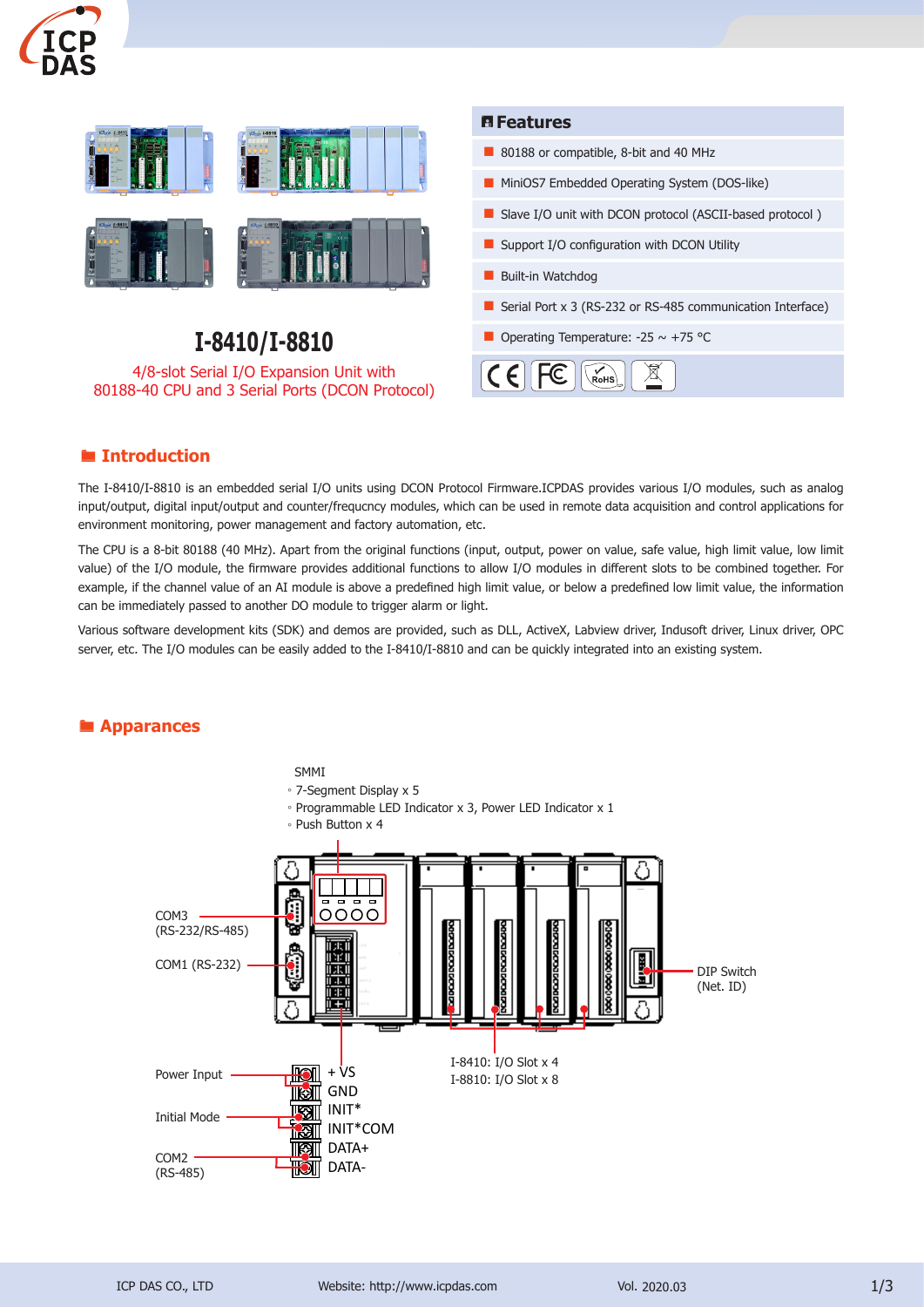# ® **Specifications**

| <b>Models</b>                | I-8410                                      | I-8810                  |  |
|------------------------------|---------------------------------------------|-------------------------|--|
| <b>CPU Module</b>            |                                             |                         |  |
| <b>CPU</b>                   | 80188 or compatible, 8-bit and 40 MHz       |                         |  |
| <b>SRAM</b>                  | 256 KB                                      |                         |  |
| Flash                        | 256 KB                                      |                         |  |
| <b>EEPROM</b>                | 2 KB                                        |                         |  |
| Watchdog Timer               | Yes                                         |                         |  |
| <b>DIP Switch</b>            | 8-bit for address                           |                         |  |
| <b>Communicate Interface</b> |                                             |                         |  |
| COM <sub>0</sub>             | Internal communication with the 87K modules |                         |  |
| COM1                         | RS-232 (RxD, TxD, GND; to update firmware)  |                         |  |
| COM <sub>2</sub>             | RS-485 (Data+, Data-)                       |                         |  |
| <b>SMMI</b>                  |                                             |                         |  |
| 7-Segment Display            | 5                                           |                         |  |
| <b>LED Indicator</b>         | 1 x Power, 3 x Programmable                 |                         |  |
| Push Button                  | 4                                           |                         |  |
| <b>I/O Expansion</b>         |                                             |                         |  |
| I/O Type                     | I-8K, I-87K series                          |                         |  |
| Slots                        | $\overline{4}$                              | 8                       |  |
| <b>Mechanical</b>            |                                             |                         |  |
| Dimension (W x L x H)        | 231 mm x 110 mm x 77 mm                     | 355 mm x 110 mm x 77 mm |  |
| Installation                 | DIN-Rail, Wall mounting                     |                         |  |
| <b>Environmental</b>         |                                             |                         |  |
| Operating Temperature        | $-25 \sim +75$ °C                           |                         |  |
| Storage Temperature          | -30 $\sim$ +85 °C                           |                         |  |
| Humidity                     | $5 \sim 95$ % RH, Non-condensing            |                         |  |
| <b>Power</b>                 |                                             |                         |  |
| Protection                   | Power reverse polarity protection           |                         |  |
| Input Range                  | $+10\sim30$ VDC                             |                         |  |
| Power Supply                 | 20 W                                        |                         |  |
| Consumption                  | 3.9 W                                       | 5.1 W                   |  |